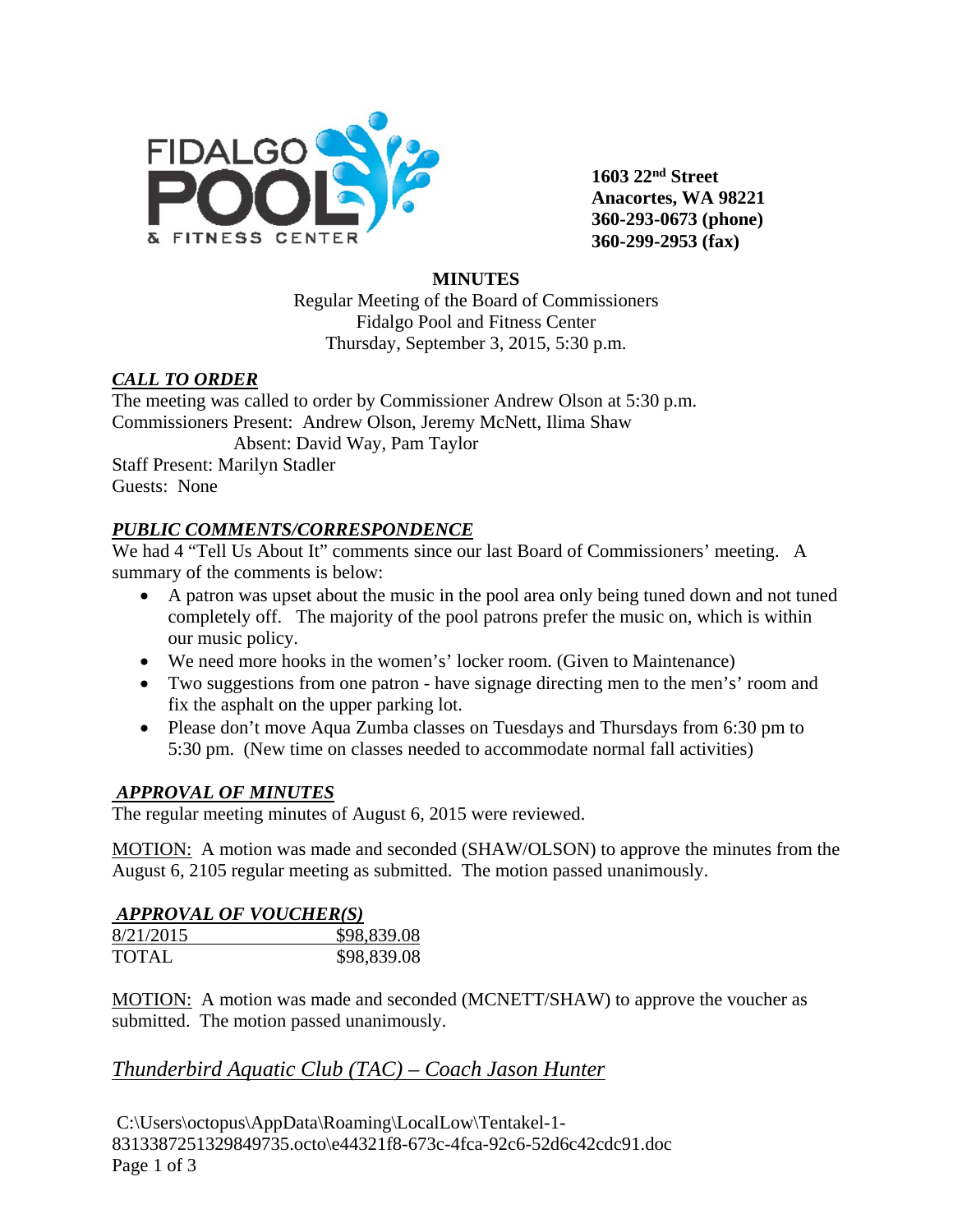• Due to Shutdown, TAC reports will be sent to the Commissioners and will be available for the public next Commissioners' meeting.

# *Fitness Report –Fitness Manager Carla Bigelow*

- **SilverSneakers®:** In May 2015, 158 out of 655 enrollees participated for 1,075 visits. In June 2015, 168 out of 669 enrollees participated for 1,288 visits.
- **Silver&Fit®:** In June 2015, 7 out of 7 enrollees participated for 65 visits. In July 2015, 6 out of 8 enrollees participated for 62 visits.
- Due to Shutdown, the rest of Fitness Center report will be sent to the Commissioners and will be available for the public next Commissioners' meeting.

# *Aquatics – Aquatic Manager Natalie Hood*

• Due to Shutdown, the aquatics report will be sent to the Commissioners and available for the public next Commissioners' meeting.

## *Administration – Executive Director Marilyn Stadler & Business Manager Cheryl Thomas*

• The Active Military Program and the usage by military families for July will be reported next meeting.

| <b>Month</b>     | # of Visits | <b>Month</b>     | # of Visits |
|------------------|-------------|------------------|-------------|
| October 2013     | 76          | October 2014     | 53          |
| November 2013    | 68          | November 2014    | 34          |
| December 2013    | 55          | December 2014    | 46          |
| January 2014     | 68          | January 2015     | 23          |
| February 2014    | 80          | February 2015    | 49          |
| March 2014       | 70          | March 2015       | 97          |
| April 2014       | 81          | April 2015       | 72          |
| May 2014         | 107         | May 2015         | 72          |
| June 2014        | 74          | June 2015        | 48          |
| <b>July 2014</b> | 30          | <b>July 2015</b> |             |
| August 2014      | 17          | August 2015      |             |
| September 2014   | 40          | September 2015   |             |
| <b>TOTAL</b>     | 766         | <b>TOTAL</b>     | 494         |

- Other statistics:
- 1. The FPFC total number of visits for July 2015 was 3,941 and January July 2015 Yearto-Date was 27,264. The FPFC total number of visits for July 2014 was 3,062 and January – July 2014 Year-to-Date was 23,701. These statistics don't include the visits from Physical Therapy patrons, swim meet participants or rentals.

# *Maintenance – John Little*

John is in the middle of our annual maintenance shutdown. It cost about \$10,000 to have the water pressure throughout the building improved.

### *Investments*

C:\Users\octopus\AppData\Roaming\LocalLow\Tentakel-1- 8313387251329849735.octo\e44321f8-673c-4fca-92c6-52d6c42cdc91.doc Page 2 of 3